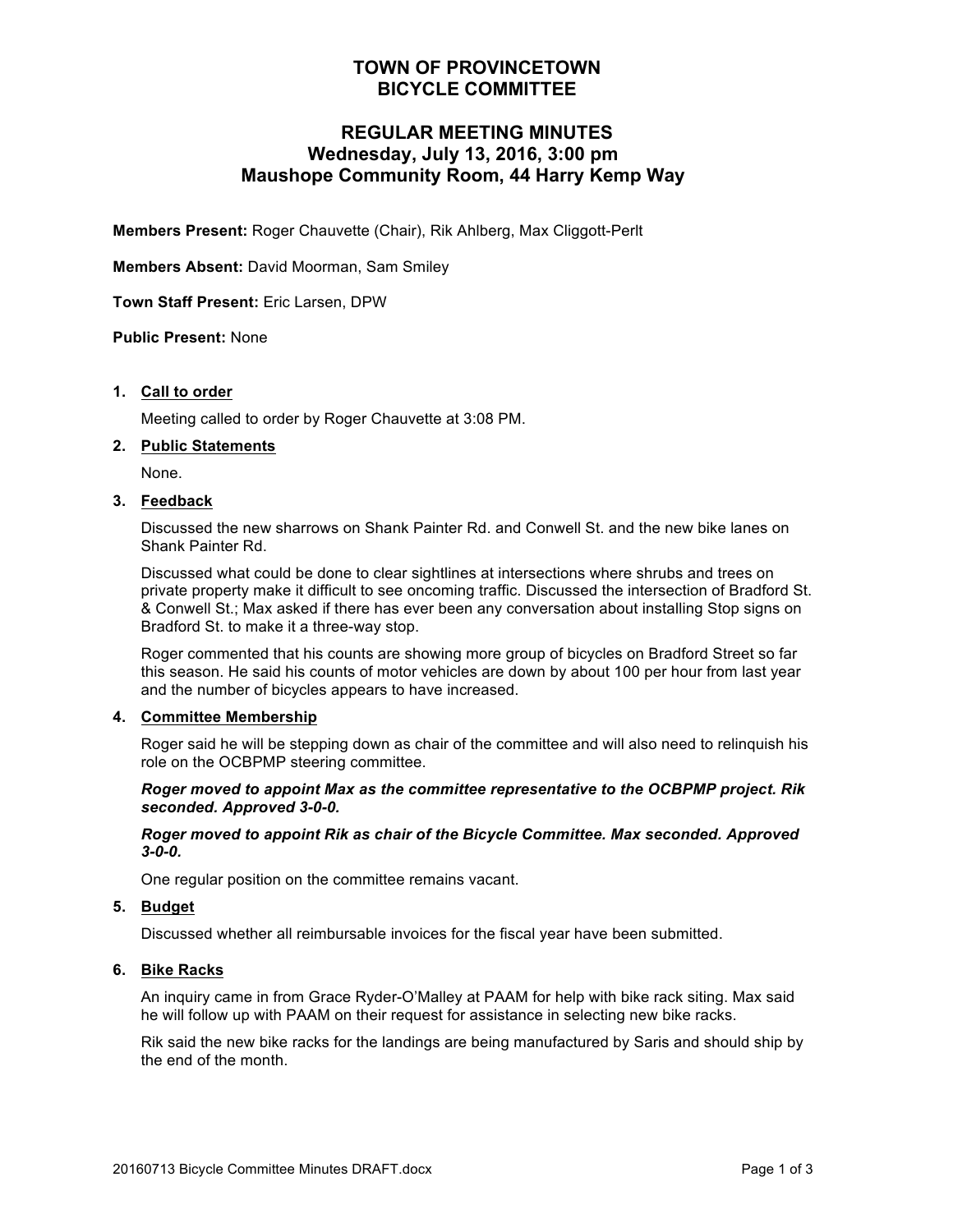# **TOWN OF PROVINCETOWN BICYCLE COMMITTEE**

## **7. Abandoned Bikes**

Discussed several bikes that appear to be abandoned at Bradford & Johnson Streets, the Schoolhouse Gallery, and next to Marine Specialties. Rik volunteered to photograph them and send the locations via email to the police department and DPW.

## **8. Outer Cape Bicycle & Pedestrian Master Plan**

Discussed the upcoming presentation to the selectmen by the Cape Cod Commission staff. Rik said he has been asked to attend, and Max volunteered to be there as well since he is the new committee representative for the project. The presentation will be during the selectmen meeting on July 25 in the Judge Welsh Room at Town Hall. The final plan is expected to be complete in September.

# **9. Upcoming Projects**

Discussed how to bring a plan for climbing lanes on the Bradford St. hills to the Fall Traffic Hearing, particularly on the two hills from Shank Painter Rd. toward Prince Street and Conant Street.

Discussed whether to include bike repair stations in the bike rack funding request that will got to the Community Preservation Committee this winter. Rik showed the repair station made by Bike Fixtation that Cambridge has recently installed. Determined that these would be good to install at the MacMillan Pier parking lot, the Johnson Street parking lot, and at the Commercial St. rotary in the West End. The ones we order should be green to coordinate with the existing Bike Route and bike parking signs. These should be included in the master plan and a recommendation should go to the Seashore planning staff to install these at Herring Cove and Race Point as well.

# **10. Review Minutes**

No minutes to review.

# **11. Next Meetings**

Next committee meeting is scheduled for August 24 at 3 PM at Maushope.

## **12. Member statements**

None.

## **13. Adjourn**

Max moved to adjourn at 4:00 PM.

Respectfully submitted, Rik Ahlberg

Attachment: Photo of the bike repair station installed in Cambridge, MA.